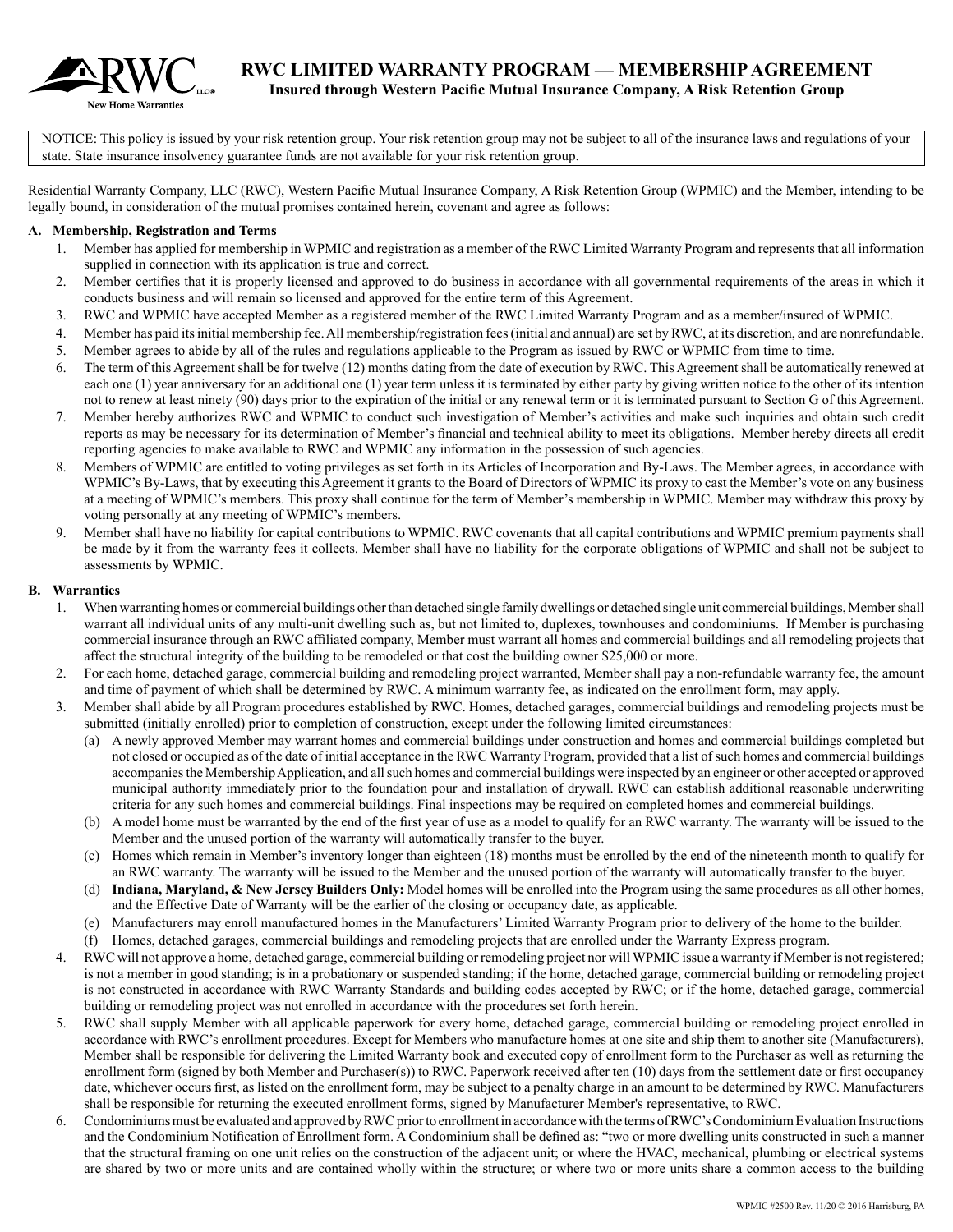contained wholly within the building." Stacked units are considered condominiums. No state specific warranty shall be issued on any condominium. **In New Jersey:** Condominiums are defined as: "dwelling units with a master deed."

- 7. Member may not make a separate charge to the Purchaser for any part of the warranty fee.
- 8. Member shall assign all manufacturer's warranties to the Purchaser.
- 9. If the Member fails to warrant or enroll a home, detached garage, commercial building or remodeling project in accordance with the procedures set forth herein and any losses or expenses of whatever kind or nature are incurred by RWC or WPMIC, the Member will indemnify and hold them each harmless against losses or expenses, including attorney and expert witness fees, incurred in connection with the unenrolled or improperly warranted home, detached garage, commercial building or remodeling project.

#### **C. Representations and Sales Agreements**

- Member is authorized to represent to the public that it is a member of the RWC Warranty Program and to use the RWC logo in its business and to represent that it is a WPMIC member, provided that any contract language or advertising copy which makes reference to RWC or WPMIC must be approved by RWC in writing in advance of its use.
- 2. Member shall make no representations concerning RWC that are not contained in the Limited Warranty book, the enrollment form, or the promotional materials provided by RWC, or that are not otherwise pre-approved by RWC. In this connection, Member hereby agrees to indemnify and hold RWC harmless from any unauthorized statement by Member which results in a claim that Member misrepresented the terms of the Limited Warranty.
- 3. Except for Manufacturers, Member shall deliver or otherwise provide access to a sample warranty book, to be furnished by RWC at no charge, to Purchaser on or before the date the Sales Agreement or Earnest Money Contract, or Agreement to Construct a Detached Garage or to perform a Remodeling Project is signed.
- 4. Except for Manufacturers, Members shall incorporate the following language into Member's Sales Agreement or Earnest Money Contract, or Agreement to Construct a Home, Detached Garage, Commercial Building or to perform a Remodeling Project with Purchaser unless Member obtains the express approval of RWC for any changes in this provision:

Purchaser has received or otherwise has been provided access to a sample warranty book and has read and understands the limited warranty administered by Residential Warranty Company, LLC. Validation of the Warranty is not guaranteed, but is conditioned on the satisfactory completion of any required inspections, upon Seller's compliance with all of RWC's enrollment procedures, and upon Seller remaining in good standing in the RWC Program. Purchaser understands and agrees that if the above Warranty is validated, it is provided by the Seller in lieu of all other warranties, verbal agreements or representations to the extent permitted by law; and Seller makes no warranty, express or implied, as to quality, fitness for a particular purpose, merchantability, habitability or otherwise, except as is expressly set forth in the Program or as required by law. Purchaser understands and agrees the warranties of all appliances and other consumer products installed in the home, detached garage, commercial building or remodeling project are those of the manufacturer or supplier and same are assigned to Purchaser, effective on the date of closing or completion of the home, detached garage, commercial building or remodeling project. In any event, Seller shall not be liable for any personal injury or other consequential or secondary damages and/or losses which may arise from or out of any and all defects. Purchaser acknowledges and understands that the Warranty includes a provision requiring all disputes that arise under the Warranty to be submitted to binding arbitration. (In New Jersey, Purchaser has an election of remedy. In New York, Purchaser has the choice between binding and non-binding arbitration.)

#### **D. Construction and Inspection**

1. The Member shall construct all homes, detached garages, commercial buildings and remodeling projects in conformity with RWC's Warranty Standards, RWC approved building codes and all special industry standards recognized by RWC which are in force at the beginning of the construction of the home, detached garage, commercial building or remodeling project. In the event that a home, detached garage, commercial building or remodeling project is not constructed in accordance with an RWC approved model building code, then Member shall have full responsibility for warranty claims arising from such noncompliance for the entire length of the limited warranty. RWC may establish special standards, conditions and tests, including requirements for escrow payments or other methods of protection, with respect to some or all homes, detached garages, commercial buildings and remodeling projects constructed by Member which are high risk in the opinion of RWC.

**Colorado Builders Only:** It shall be the Member's responsibility to have Slab on Grade Construction Inspections performed on every home or other building built or remodeled on expansive soils to insure that special precautions have been incorporated into the framing system in the event of slab movement. The inspection shall include, but not be limited to, partition voiding; column, pipe and ductwork sleeving; special framing requirements for stairs and landings; and additional expansion, control and tooled joints.

2. RWC approved National Model Codes include:

| (a) Building Codes                       | (b) Mechanical Codes                                |
|------------------------------------------|-----------------------------------------------------|
| (1) International Building Code (IBC)    | (1) International Mechanical Code (IMC)             |
| (2) International Residential Code (IRC) | (d) Electrical Codes                                |
| (c) Plumbing Codes                       | (1) International Building Code (IBC)               |
| (1) International Plumbing Code (IPC)    | (2) International Residential Code (IRC)            |
|                                          | (3) National Fire Prevention Code 70 (NFPA70) (NEC) |
|                                          |                                                     |

(e) Any building, mechanical, plumbing or electrical code that has been formally adopted by the state, city or local governing body in which the warranted home is located.

- 3. Member shall place all fill material in accordance with HUD Data Sheet 79g or its replacement unless more stringent requirements are called for by the design engineer. If Member is informed by RWC that it is building in an area designated as one with active soil conditions, Member agrees to obtain such soil investigations and reports as may be required by RWC. If such reports indicate a need for a specific foundation design, Member agrees to construct the foundation according to the design of a registered professional engineer to take into account the conditions disclosed by the soil tests. In the states of Alabama, Colorado, Louisiana, Mississippi, Oklahoma and Texas, as well as any other designated area, engineered foundations are required on all homes regardless of soil tests. An engineered foundation shall be defined as: "a site specific design generated and sealed by a professional engineer who is registered in the state in which the home is located." The foundation must be inspected by the engineer or his authorized representative; must conform with all accepted engineering practices for the area; and address specific parameters including, but not limited to, soil conditions (vegetation, fence lines, trails, tracks, slopes, and cut and filled sections), drainage, time of construction, climate conditions, and structural requirements. This provision does not apply to Members who manufacture homes or commercial buildings, but do not erect those homes or commercial buildings on lots.
- 4. If RWC deems it appropriate, Member shall cooperate in spot inspections, periodic inspections and procedures. RWC shall recognize private and governmental inspection departments meeting RWC's criteria. It shall be the Member's responsibility to have every home, detached garage, commercial building or remodeling project inspected and to pay all fees for the inspections and various certificates as may be required by RWC. Manufacturers agree to have each home or commercial building inspected in accordance with the regulations of the State where the manufacturing facility is located.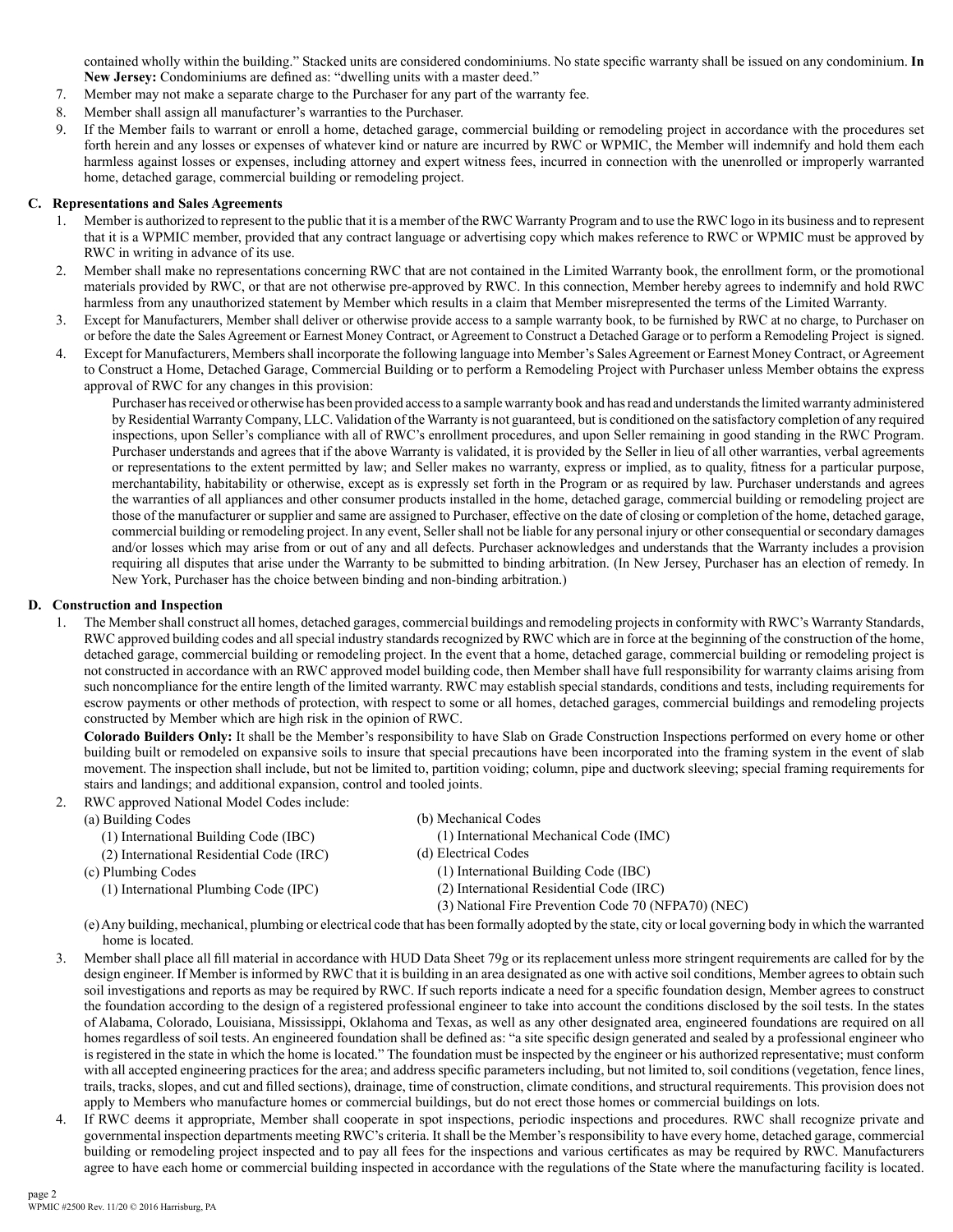If there are no state requirements regarding routine inspections, Manufacturers agree to obtain inspections from an independent third party inspection agency recognized and accepted by RWC. Manufacturers agree to cooperate with additional periodic inspections and procedures, if RWC deems such additional inspections and procedures appropriate.

- 5. Member represents and warrants to RWC and WPMIC that it has followed the standards and procedures set forth herein and agrees to indemnify and hold them harmless from any loss or expense, including, but not limited to, attorney and expert fees, arising from a breach of these representations and warranties.
- 6. By enrolling a home, detached garage, commercial building or remodeling project for warranty coverage, Member warrants and certifies that it has investigated the soil conditions under and around the home, detached garage, commercial building or remodeling project and complied with the requirements of paragraph D.3.
- 7. **Utah Builders Only:** Member is not authorized to enroll homes, detached garages, commercial buildings or remodeling projects in the RWC Program in the counties of Washington and Iron, Utah. This prohibition does not apply to Manufacturers providing only a manufacturer's limited warranty.

## **E. Warranty Obligations**

- 1. Member shall, at its own expense, perform all obligations as set forth in the RWC Warranty Program and this Agreement which include meeting the Warranty Standards upon notice from the Purchaser without the necessity of RWC intervention. In consideration of the fee structure granted, Member agrees to reimburse RWC and WPMIC for all costs and losses which either incurs, including, but not limited to, inspection, counsel and expert fees, relating to coverage during those periods when Member is the warrantor under the provisions of the applicable Limited Warranty book, regardless of whether Member has breached its obligations hereunder.
- 2. If Member fails or refuses to perform its warranty obligations under the RWC Warranty Program for any reason, WPMIC will perform the Member's obligations. If WPMIC fulfills Member's obligations or if WPMIC or RWC incurs any loss, cost or expense, including, but not limited to, inspection, attorney and expert fees, by reason of Member's failure to perform hereunder or by reason of a dispute between Member and Purchaser, Member shall, upon demand, and regardless of whether Member is held liable to Purchaser, reimburse WPMIC and RWC for all expenses incurred in so performing or by reason of such failure or dispute, including, but not limited to, cost of materials, labor, architect fees, engineering fees, attorney fees, expert fees, incidental expenses including lodging, transportation and related expenses from Member and cost of collection of such reimbursement. In addition, Member shall indemnify and hold harmless WPMIC and RWC against any and all expenses, including attorney fees, incurred by them as a result of Member's failure or refusal to perform or delay in performance. In addition, Member shall pay interest to RWC or WPMIC as appropriate, at the rate of eighteen percent (18%) per annum on all sums due to RWC or WPMIC hereunder if such sums are not paid within thirty (30) days of demand by RWC or WPMIC.
- 3. During that period when WPMIC is the Warrantor under the provisions of the applicable Limited Warranty book, WPMIC represents that it will perform its obligations with respect to warranted structural defects as set forth and defined in the Program without the right of subrogation against the Member provided that:
	- (a) the defect or symptoms of the subsequent occurrence of a defect first arose during that period when WPMIC is the Warrantor under the provisions of the applicable Limited Warranty book for that home, detached garage, commercial building or remodeling project; and
	- (b) Member did not attempt to conceal or cosmetically repair the defect or symptoms of the subsequent occurrence of a defect during that period when Member is the Warrantor under the provisions of the applicable Limited Warranty book; and
	- (c) the defect does not arise from Member's failure to construct the home, detached garage, commercial building or remodeling project in compliance with RWC Warranty Standards; and
	- (d) the defect does not arise from Member's failure to adhere to Member's responsibilities hereunder.

If Member repairs a warranted structural defect during the period where the Member is the Warrantor under the provisions of the applicable Limited Warranty book, RWC must be notified. Member will remain responsible for all defects if the defect or its symptoms arose during the period when the Member was Warrantor under the provisions of the applicable Limited Warranty book and the Member failed to adequately repair the defect. Member must provide to RWC an inspection report from a licensed engineer showing repairs are in compliance with the plan of repair.

4. WPMIC represents that it will indemnify and hold Member harmless against the payment of any money judgment, order or decree made by an arbitrator, court or administrative agency of competent jurisdiction as a result of a breach by WPMIC of its representations contained in paragraph E.3. hereof.

## **F. Warranty Resolution**

- 1. All unresolved warranty issues by the Purchaser against the Member arising under the RWC Warranty Program shall be referred to RWC for settlement in accordance with the procedures established by RWC.
- 2. Member shall have a representative present when RWC performs an Inspection. RWC will notify Member in advance of the scheduled time and date.
- 3. Member shall cooperate fully in the warranty resolution process including full cooperation with an investigator appointed by RWC. In this connection, Member shall, upon request, furnish RWC or its investigator with copies of the design and specifications of the home, detached garage, commercial building or remodeling project, certification of drainage, soil and compaction tests, warranty or customer service files and any and all further investigations conducted by Member or its representatives. Certification of drainage, soil and compaction tests will not be required of Members who manufacture homes or commercial buildings, but do not erect those homes or commercial buildings on lots.
- 4. Member shall be bound by and shall comply with the decision of RWC. Member agrees that it will not commence any arbitration proceeding with Purchaser unless expressly permitted to do so in the applicable limited warranty and will not otherwise challenge RWC's decision.
- 5. In the event that an unresolved warranty issue between Member and Homeowner/Property Owner is submitted to arbitration as provided in the warranty book, Member agrees to be bound by the arbitrator's decision. Member shall have a representative present at the arbitration hearing.
- 6. If Member fails to perform its obligations hereunder, in a timely and good and workmanlike manner including the restoration of repaired affected areas to their original condition as required by the RWC Warranty Program and subject to its terms, conditions, standards and exclusions, such failure shall be considered a failure to perform as governed by paragraph E.2. hereof.
- 7. Member shall be responsible for all arbitration fees on homes, detached garages, commercial buildings and remodeling projects located in New York, New Jersey or in any other state or municipal jurisdiction which provides that no portion of such fees shall be payable by the Homeowner. In all other jurisdictions, where such a requirement is valid, such fees shall initially be paid by the Homeowner/Property Owner, but the arbitrator will award the cost to the Homeowner/Property Owner if he prevails.

## **G. Termination or Suspension**

- 1. Member will be considered not to be in good standing and RWC may terminate Member's registration and membership in the RWC Warranty Program and in WPMIC, as well as the registration and membership of any person or organization controlling, controlled by, or under common control with Member, if, in the opinion of RWC, Member:
	- (a) falsified material information in connection with its application for initial or re-registration, home, detached garage, commercial building or remodeling project enrollment, or another matter;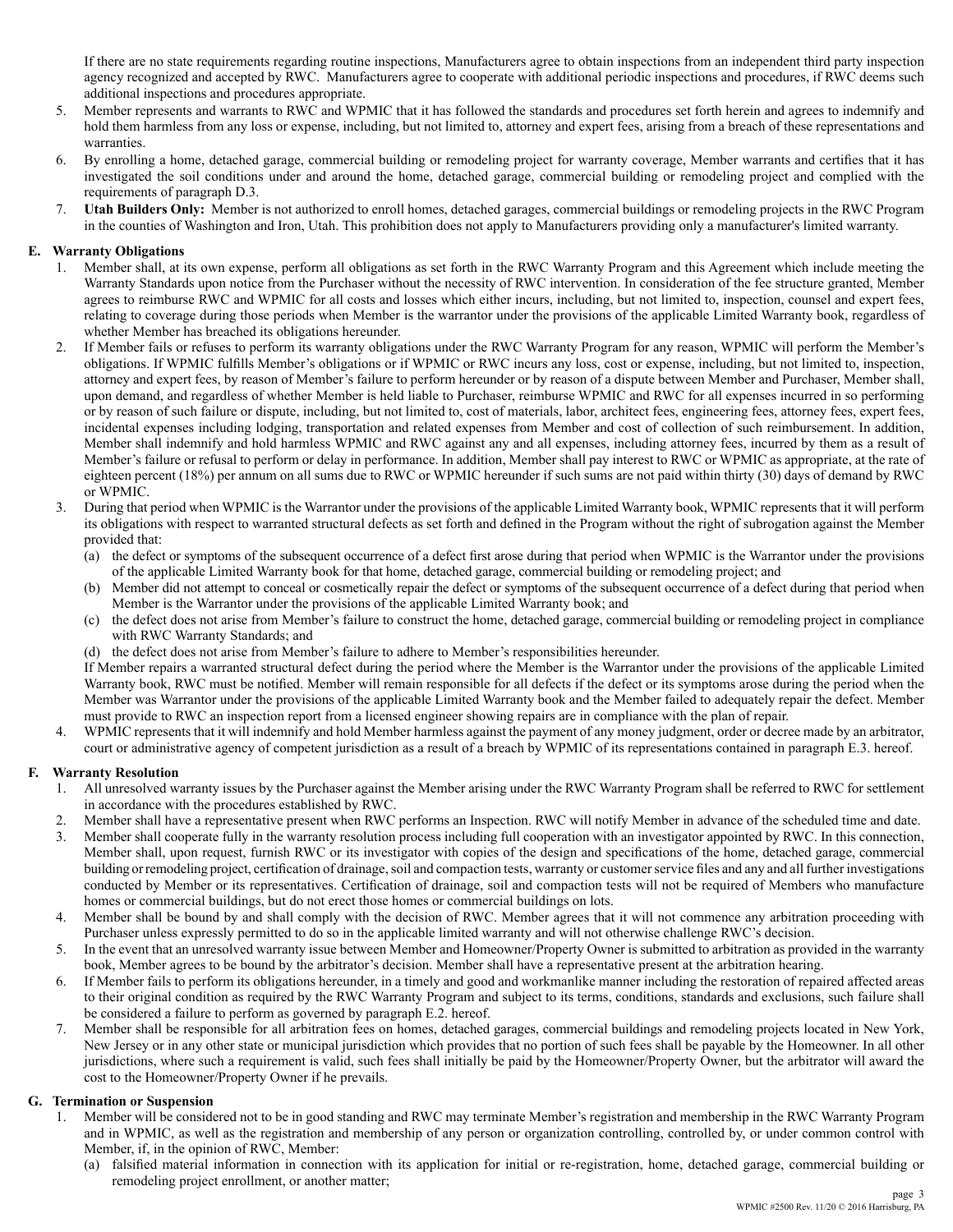- (b) has lost its license to do business or has become noncompliant with any governmental requirements of the areas in which it builds or remodels;
- (c) did not inform RWC of a change of its ownership;
- (d) did not inform RWC of an adverse change in its financial standing which could impair its ability to meet its obligations;
- (e) did not meet RWC's requirements of financial strength and stability or professional competence and ethical conduct with customers;
- (f) develops a financial condition or claim history which RWC finds unacceptable;
- (g) does not construct homes, detached garages, commercial buildings or remodeling projects which comply with RWC approved building codes, RWC Warranty Standards or other standards adopted by RWC (RWC shall have the right to perform any spot inspections to verify Member's compliance with this provision);
- (h) does not have homes, detached garages, commercial buildings or remodeling projects inspected as may be required by RWC or does not provide an engineer's certification or an acceptable inspection report;
- (i) does not enroll homes, detached garages, commercial buildings or remodeling projects in a timely manner;
- (j) does not respond to a notice from a Homeowner/Property Owner or RWC in a timely fashion;
- (k) does not cooperate in the warranty resolution process established by RWC or does not comply with a voluntary agreement with the Homeowner/ Property Owner or a decision rendered by RWC or an arbitrator;
- (l) fails to notify RWC in writing that a legal proceeding has been commenced against Member;
- (m) furnishes a Warranty to a Homeowner/Property Owner when the home, detached garage, commercial building or remodeling project is not preregistered or properly enrolled with RWC; or
- (n) otherwise fails to comply with the terms of this Agreement or the procedures of the Program.

Additionally, Member agrees to indemnify and hold RWC and WPMIC harmless from any claims or damages which are proximately caused by any of the foregoing acts or omissions by Member.

- 2. Member and RWC also may terminate this Agreement by giving notice to the other as provided in paragraph A. 6 of this Agreement.
- 3. No termination hereunder by RWC or by the Member shall in any way affect or impair the rights and obligations of RWC, WPMIC or the Member under this Agreement with respect to any homes, detached garages, commercial buildings or remodeling projects warranted in the Program prior to termination, provided that as of the date of termination:
	- (a) all applicable Enrollment forms and inspection documents have been received and processed by RWC; and
	- (b) full warranty payment has been received by RWC.
- 4. If a membership is terminated by RWC for cause, RWC at its option may also terminate the membership of any other "affiliated Member." An affiliated Member is defined as a Member in which the terminated Member has an ownership interest of at least ten percent (10%) or in which the principals of the terminated Member serve as officers or directors. If RWC should exercise its option to terminate the membership of an affiliated Member under this paragraph, it may reinstate that affiliated Member as a Member if, in its sole discretion, RWC determines that the terminated Member or its principals are not in a position to control the affiliated Member.
- 5. Whenever RWC believes that there may be reason to terminate membership hereunder, it may immediately suspend Member by giving written notice to Member. Such suspension may be for a period of up to sixty (60) days in order to allow RWC time to investigate the situation. No homes, detached garages, commercial buildings or remodeling projects may be enrolled or warranted in the RWC Warranty Program during the period of suspension. If, after completion of its investigation, RWC does not terminate the membership, Member shall be reinstated with full rights and privileges of a participating Member, provided, however, that such reinstatement shall not affect the right of RWC to suspend or terminate Member in the future based on new or additional information.
- 6. During suspension or following termination, Member shall not in any way advertise or display itself as being a member of the RWC Warranty Program, shall not use and shall return all materials bearing the RWC logo or any reference to the Program, including references to WPMIC; and shall notify promptly in writing any person who is at that time under contract to purchase a home, detached garage, commercial building or remodeling project from Member, that Member has been suspended or terminated, as the case may be, and that the RWC Warranty Program will not be available. Should Member fail to take the steps set forth herein during suspension or following termination, it shall indemnify and hold harmless RWC and WPMIC against any and all expenses incurred and losses suffered, including, but not limited to, attorney fees, by either of them as a result.
- 7. Termination of a Member's participation in the Program automatically terminates membership in WPMIC and Member shall have no rights with respect thereto other than rights set forth in paragraphs E.3. and E.4. hereof regarding homes, detached garages, commercial buildings or remodeling projects enrolled prior to the termination date.

## **H. Alternate Forms of Security**

- 1. **Corporations Only:** In order to induce RWC and WPMIC to accept Member into the RWC Warranty Program and as a Member of WPMIC, Member represents, warrants and certifies to RWC that the "adjusted stockholder equity" of Member as of the date hereof is as stated on the most recent financial statement Member has submitted to RWC. For purposes of this Agreement, adjusted stockholder equity means total equity, as reflected on Member's financial statements, presented in accordance with generally accepted accounting principles, consistently applied, reduced by an amount equal to the total of loans to related parties, accounts receivable which are over ninety (90) days old, and intangible assets.
- 2. At the request of RWC or WPMIC, Member agrees to provide a certification of its equity within fifteen (15) days of the request.
- 3. If Member fails to supply any certifications, or if a certification fails to disclose a minimum adjusted stockholder equity of at least eighty percent (80%) of the amount stated on the financial statement referenced in Section H.1., then RWC shall be entitled to suspend or terminate Member's registration and membership as set forth in Section G.1. If Member's adjusted stockholder equity falls below eighty percent (80%) of the amount stated on the financial statement referenced in Section H.1., and RWC is not notified in writing within ten (10) days of that occurrence, then the undersigned hereby declare that they shall personally indemnify and hold RWC and WPMIC harmless against any and all expenses and losses, including attorney fees, incurred because of Member's failure to fulfill its obligations and responsibilities as stated in this Agreement and in the Warranty Program.
- 4. If Member is required to furnish RWC with an Alternate Form of Security (such as, but not limited to, a Letter of Credit, Surety Bond, Certificate of Deposit, or Escrow Agreement) as a condition of acceptance or retention of Member into the RWC Warranty Program and into membership in WPMIC, Member agrees that RWC or WPMIC may draw upon the full amount of the Security in the event that Member breaches any of its obligations under this Agreement or under any other prior agreement Member has had with RWC and/or WPMIC; or if Member fails to renew the Security with a replacement satisfactory in form and substance to RWC at least thirty (30) days prior to the expiration of such Security or its replacement. In the event of such a draw, RWC shall hold the proceeds of such Security as a deposit against Member's obligations hereunder. At such time as Member's obligations hereunder have been satisfied in full, RWC shall return any balance to Member. RWC shall not be under any obligation to pay interest to Member with respect to such amounts, and RWC's determination of reimbursement shall be final and conclusive.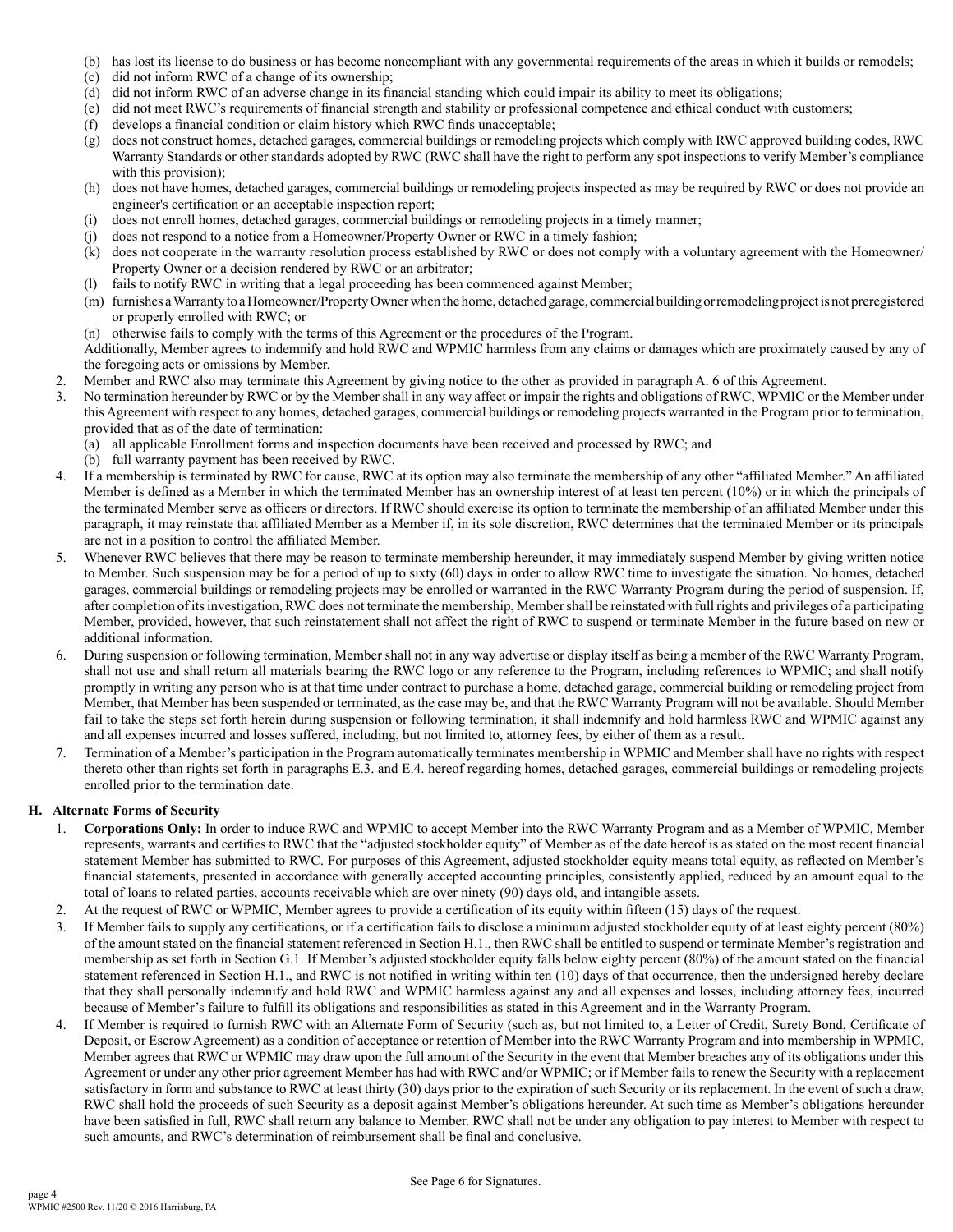## **I. Miscellaneous Provisions**

- 1. If a claim is made against Member or WPMIC concerning a home, detached garage, commercial building or remodeling project covered by the RWC Warranty Program, Member shall, upon request, assign to WPMIC any rights which it may have against a supplier, manufacturer, subcontractor or other person for work performed or materials supplied in connection with such claim.
- 2. Whenever timely performance is called for hereunder, the time there for shall be extended to the extent performance is delayed by an event not caused by the conduct of the person obligated to perform. Such events include, but are not limited to, acts of God or the public enemy, war, riot, civil commotion or governmental conduct.
- 3. If a claim is made against Member or WPMIC concerning a home, detached garage, commercial building or remodeling project covered by the RWC Warranty Program, escrowed monies being held by the Owner of the home, detached garage, commercial building or remodeling project shall be considered separate and apart from and cannot affect the terms of this Agreement or the terms of the Limited Warranty.
- 4. This Agreement contains the entire understanding of the parties and cannot be altered or amended in any way except by a formal written instrument signed by all of the parties hereto.
- 5. Should legal action arise between the parties involving this Agreement, the substantially prevailing party shall be reimbursed for reasonable attorney and expert witness fees by the other party. Should any provision of this Agreement be determined by a court of competent jurisdiction to be unenforceable, that determination will not affect the validity of the remaining provisions.
- 6. Member acknowledges that RWC is an administrator and not a warrantor or insurer. Member agrees to indemnify RWC and hold it harmless from any loss or expense, including attorney fees, if Member should ever claim otherwise.
- 7. This Agreement shall be interpreted and enforced in accordance with the laws of the state in which Member maintains its principal place of business.
- 8. This Agreement is not assignable by Member without the prior written consent of RWC.
- 9. This Agreement is binding on the parties, their heirs, executors, administrators, successors and assigns.
- 10. All notices required hereunder must be in writing and sent by certified mail, postage prepaid, or other such form of notice deemed acceptable by RWC to the recipient at the respective address shown hereon or to whatever other address the party may designate in writing. Member must inform RWC of any change in address in writing.
- 11. Failure of either party to insist upon compliance with any provision of this Agreement shall not constitute a waiver of the provision.
- 12. Whenever appropriate, it is intended that the use of one gender herein includes all genders and the singular includes the plural.
- 13. The effective date of this Agreement shall be the date of execution by RWC.
- 14. All terms not defined herein shall have the meanings ascribed in the Limited Warranty book containing the Warranty Resolution Procedures, and Approved Standards which are referred to herein as the "RWC Warranty Program."
- 15. This Agreement does not create an agency. Member is not an agent of RWC or WPMIC, and Member and its employees are not authorized to hold themselves out as agents of RWC or WPMIC. Member and its employees have no authority to bind or obligate RWC or WPMIC. Member agrees to indemnify and hold RWC and WPMIC harmless against any and all expenses incurred and losses suffered, including, but not limited to, attorney fees by either of them as a result of Member's violation of this provision.
- 16. Member agrees to maintain all terms of the Membership Agreement in confidence and not to disclose any such terms to any person or entity.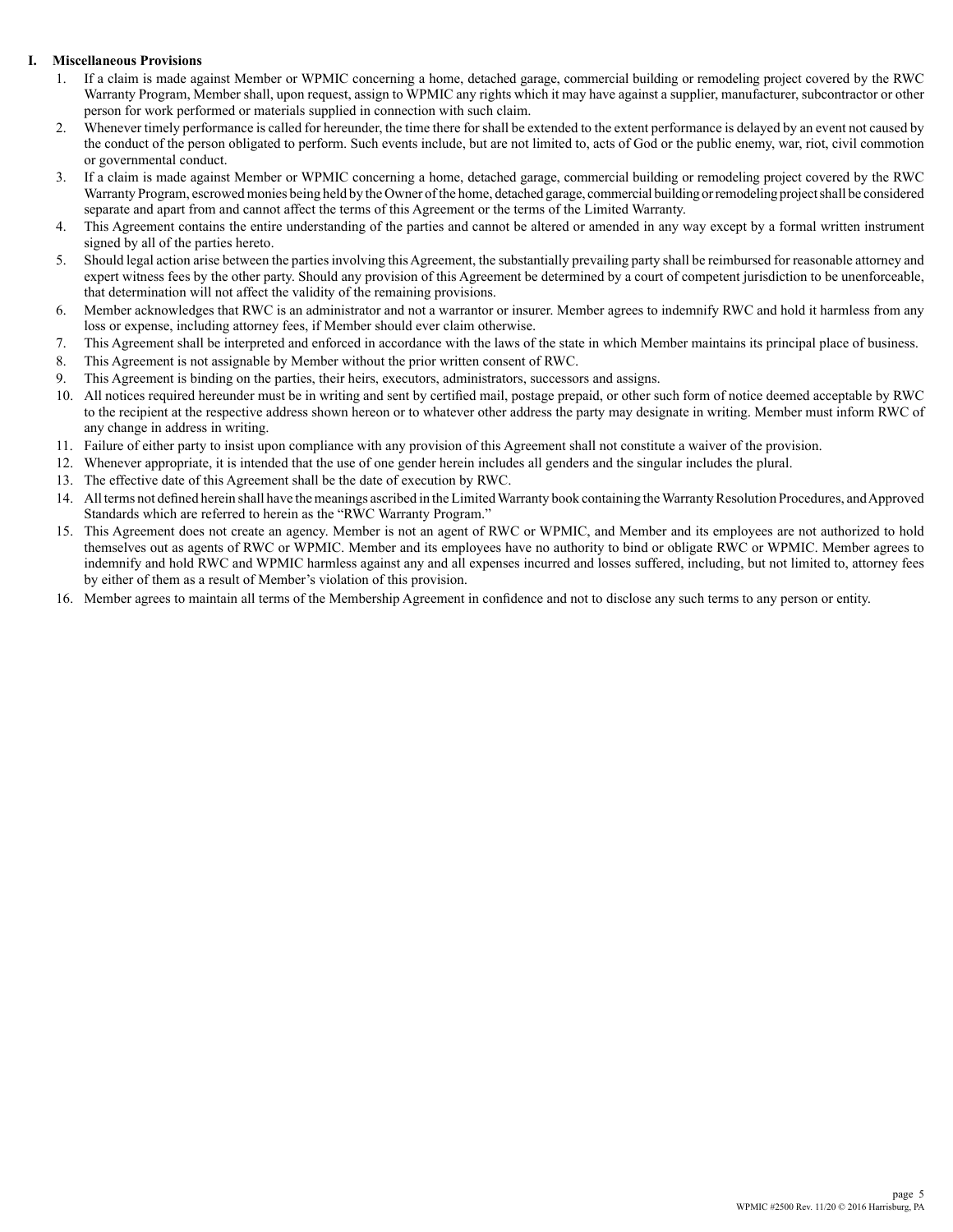|                                                      | Company Name: indicate whether a corporation, partnership, individual or other |
|------------------------------------------------------|--------------------------------------------------------------------------------|
|                                                      | Complete Address of Company                                                    |
|                                                      |                                                                                |
| Date of Execution by Member                          | MEMBER: Member Company Name (print or type)                                    |
| DCA Registration Number<br>(NJ Builders Only)        | By Signature and Title of Principal or Corporate Officer                       |
|                                                      | By                                                                             |
|                                                      | Proprietor/Spouse                                                              |
|                                                      | RESIDENTIAL WARRANTY COMPANY, LLC (RWC)                                        |
|                                                      | By                                                                             |
| Date of Execution by RWC                             |                                                                                |
|                                                      | WESTERN PACIFIC MUTUAL INSURANCE COMPANY, (WPMIC)<br>A Risk Retention Group    |
| RWC Registration Number<br>(If Presently Registered) | By                                                                             |

**By signing this area you are agreeing to act in the capacity of a Surety and are acknowledging and agreeing to the Surety agreement.**

| NOTE: You are signing this Surety Agreement in an individual capacity, not as an officer of the company, therefore, please do not use a title. |                       |  |
|------------------------------------------------------------------------------------------------------------------------------------------------|-----------------------|--|
| <b>SURETY:</b>                                                                                                                                 | <b>ADDRESS:</b>       |  |
| Signature                                                                                                                                      | <b>Street Address</b> |  |
| Social Security Number                                                                                                                         | City, State, Zip      |  |
| Signature                                                                                                                                      | <b>Street Address</b> |  |
| Social Security Number                                                                                                                         | City, State, Zip      |  |
| Signature                                                                                                                                      | <b>Street Address</b> |  |
| Social Security Number                                                                                                                         | City, State, Zip      |  |
| Signature                                                                                                                                      | <b>Street Address</b> |  |
| Social Security Number                                                                                                                         | City, State, Zip      |  |
| Signature                                                                                                                                      | <b>Street Address</b> |  |
| Social Security Number                                                                                                                         | City, State, Zip      |  |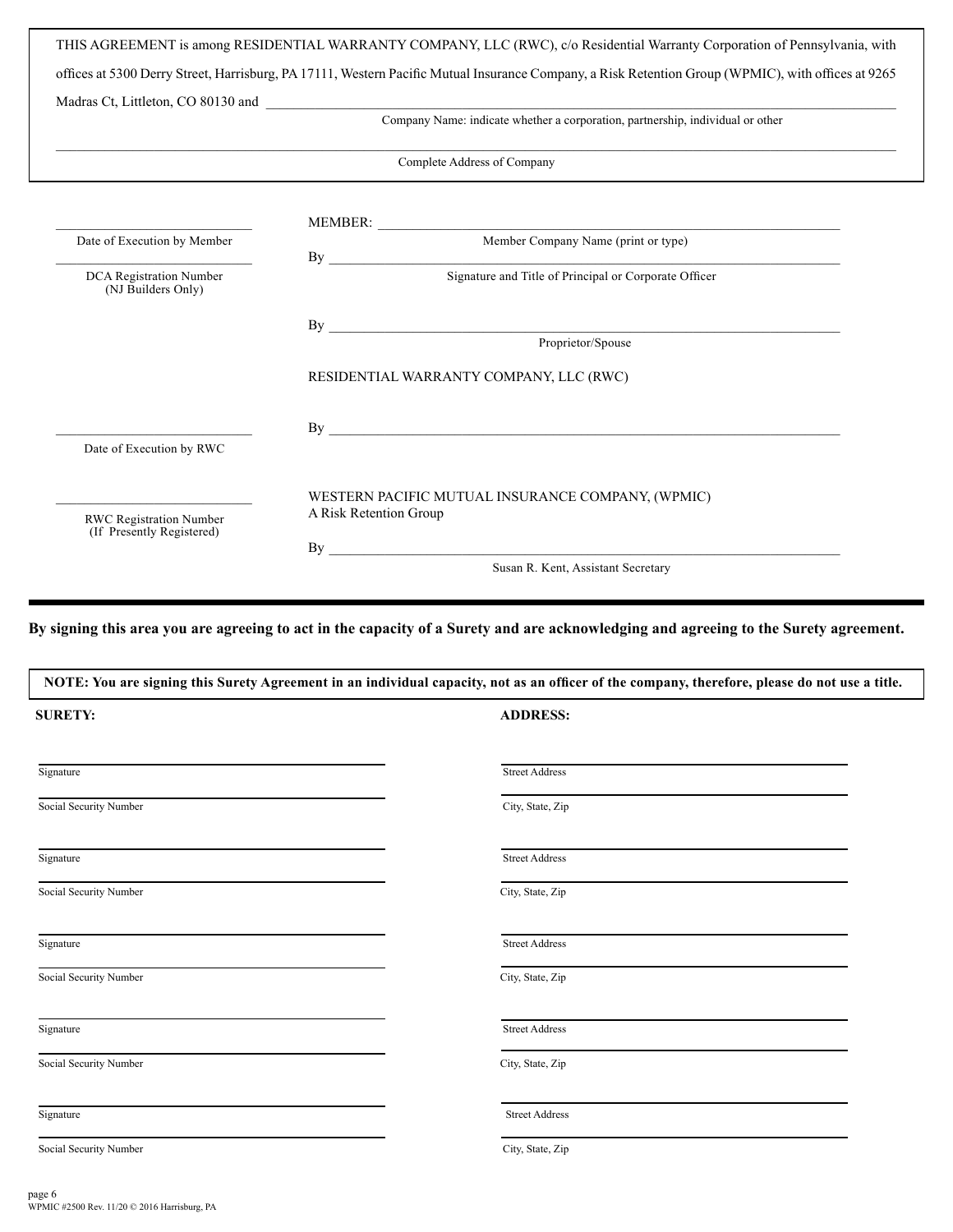## **SURETY AGREEMENT, An Explanation and Its Applicability**

The success of RWC is based on its management of risks. This is the reason for RWC's stringent membership criteria — better Members represent lower risk.

**The Surety Agreement does not add any additional liability beyond the terms of the Warranty and Membership Agreement.** The purpose of the Surety Agreement is simple: the Member which provides the RWC Warranty is making certain representations and commitments. If it does not honor its commitment, another entity or individual(s) agrees to do so. If the RWC Member does what it says it will do, the Surety Agreement will not have any impact.

The Member's primary obligation is during those periods of time in which the Member is identified as the Warrantor in the applicable Limited Warranty book. However, the Member's (i.e. corporation or surety) responsibilities extend past those periods of time if the Member breaches any of its obligations under the Warranty, under the Membership Agreement, or under any Addenda signed by the Member. **Liability is limited to Member's liability to RWC and WPMIC.**

Regarding exchange, etc. of collateral or changes to the terms of Member Obligations, the purpose of this language is to prevent WPMIC's involvement in disputes among sureties and builders.

The Surety Agreement is binding upon heirs and assigns. This is reiterating that if responsibility passes to heirs and assigns, the original commitment to the warranty will be honored.

If RWC requests a Surety Agreement and the corporate officers do not want to provide such an agreement, an Alternate Security may be acceptable provided it is approved by RWC.

# **SURETY AGREEMENT**

To induce RESIDENTIAL WARRANTY COMPANY, LLC (RWC) to accept Member into the RWC Warranty Program and intending to be legally bound, the undersigned (each jointly and severally, if more than one) agrees to act as unconditional surety to RWC and to Western Pacific Mutual Insurance Company, A Risk Retention Group (WPMIC), with respect to all of Member's duties and obligations pursuant to the foregoing Membership Agreement (Agreement), including interest due on late payments or reimbursements by Member and any costs, legal fees and expenses incurred by RWC or WPMIC in the enforcement of any of the foregoing (Member Obligations).

Surety consents that RWC or WPMIC may, at its sole option, without in any way affecting Surety's liability hereunder: (a) exchange, surrender or release any or all collateral security or any guaranty or surety held by RWC or WPMIC for any of the Member Obligations; (b) renew, extend, modify, supplement, amend, release, alter or compromise the terms of any or all of the Member Obligations; and (c) waive any of RWC or WPMIC's rights, remedies, benefits or security against Member or any other surety.

CONTINUING SURETY. This Surety Agreement shall be a continuing one and shall be binding upon Surety regardless of how long before or after the date hereof any of the Member Obligations were or are incurred.

EXTENT OF SURETY'S LIABILITY. Surety's liability hereunder shall be for the full amount recoverable by RWC from Member under the Membership Agreement and warranty and for the full amount recoverable by WPMIC from Member under the Membership Agreement and warranty, including, but not limited to, claim payments, costs of repairs, interest due on late payments or reimbursement by Member, and any costs, legal fees and expenses incurred by RWC and/or WPMIC in the enforcement of any Member Obligation and in the enforcement of this Surety Agreement.

UNCONDITIONAL LIABILITY. Surety's liability hereunder is absolute and unconditional and shall not be reduced, diminished, released or affected in any way by reason of: (a) any failure of RWC or WPMIC to obtain, retain, or preserve, or the lack of enforcement of, any rights against any person, firm or entity (including, without limitation, any other Surety) or in any property (including, without limitation, collateral security for any of the Member Obligations); (b) the invalidity or unenforceability of any such rights which RWC or WPMIC may attempt to obtain; (c) any delay in enforcing or any failure to enforce such rights, even if such rights are thereby lost; or (d) any delay in making demand on the Member or any other Surety for performance or payment of any part or all of the Member Obligations.

WAIVERS. Surety hereby waives all notices of any character whatsoever with respect to this Surety Agreement and the Member Obligations, including without limitation: notice of the present existence or future incurring of any Member Obligations; the amount, terms and conditions thereof; and any defaults thereon. The death, incapacity or legal incompetence of any Surety shall in no way affect the liability hereunder of that or any other Surety.

SATISFACTION. In the event that the Member Obligations are satisfied in full by Member or any other Surety, RWC and WPMIC shall return this Agreement to Surety marked "satisfied" upon the express written request of Surety and then only upon the latter of ninety-one (91) days from the date of the last payment on the Member Obligations, or ten (10) years from the final enrollment of the last enrolled unit.

PAYMENT OF COSTS AND ATTORNEY FEES. In addition to all other liabilities of Surety hereunder, Surety also agrees to pay to RWC and WPMIC on demand all costs and expenses (including reasonable attorney fees and legal expenses) which may be incurred in the enforcement of any of the Member Obligations or this Surety Agreement.

NOTICES TO RWC OR WPMIC BY SURETY. Any notice to RWC or WPMIC by Surety pursuant to the provisions hereof shall be sent certified mail, return receipt requested to the addresses set forth in the Agreement.

MISCELLANEOUS. This Agreement shall be binding upon Surety and Surety's heirs, executors, administrators, successors, assigns and other legal representatives, and shall inure to the benefit of RWC, WPMIC and their representatives, successors and assigns. The rights and remedies of RWC and WPMIC under this Surety Agreement are cumulative and shall be in addition to any other rights and remedies available to them, at law or in equity, all of which may be exercised singly or concurrently. In the event that this Agreement is preceded or followed by any other guaranty or surety agreement(s), all rights granted RWC or WPMIC in such agreement(s) shall be deemed to be cumulative. If any provision of this Agreement shall for any reasonable cause be held to be invalid or unenforceable, such invalidity or unenforceability shall not affect any other provisions hereof, but this Agreement shall be construed as if such invalid or unenforceable provision had never been contained herein. Surety intends this to be a sealed instrument and to be legally bound hereby. All issues arising hereunder shall be governed by the laws of the Commonwealth of Pennsylvania.